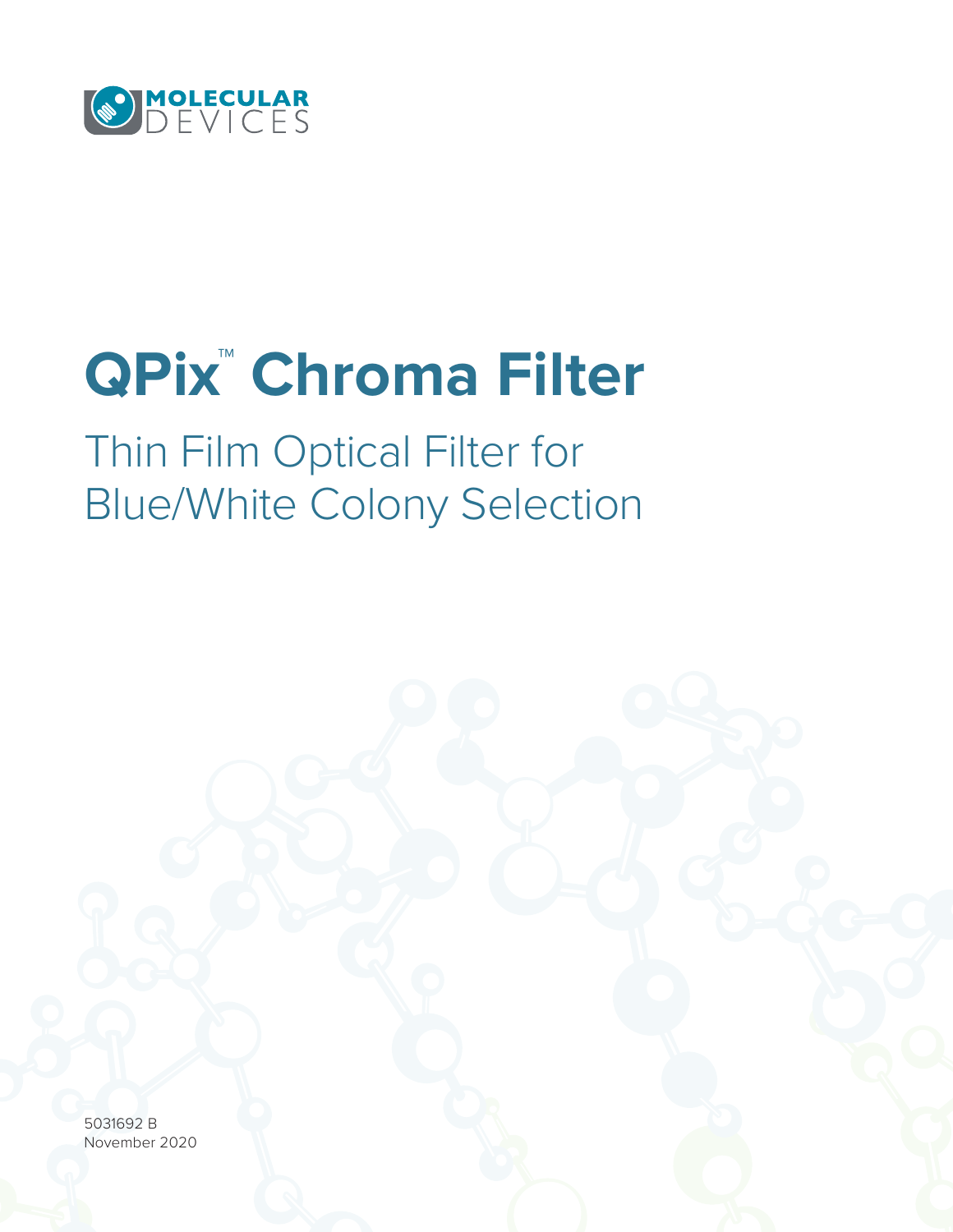The QPix™ Chroma Filter is a thin film translucent optical filter that provides a robust method to confidently select and pick rare expressing bacterial colonies based on color intensity in white light. The optical properties of the filter have been selected and extensively tested for the ability to distinguish between blue and white colonies, even when the blue colonies are newly formed and powder blue.

| <b>Description</b>                                                                                                                                                                                                | <b>Part number</b> |
|-------------------------------------------------------------------------------------------------------------------------------------------------------------------------------------------------------------------|--------------------|
| QPix™ Chroma Filter<br>Thin film optical filter for Blue/White colony selection, 1 filter                                                                                                                         | X1101              |
| QPix™ Chroma Filters<br>Thin film optical filters for Blue/White colony selection, 25 filters                                                                                                                     | X1102              |
| QPix <sup>™</sup> Chroma Colorimetric Colony Selection Software Kit.<br>Blue/White Colony Selection Software Kit for QPix 400 Series.<br>Includes software license and 2 QPix <sup>™</sup> Chroma Filters (X1101) | X1103              |

*Table 1-1. Product configurations*

# **Contents**

|                                                      | Page |
|------------------------------------------------------|------|
| Chapter 1: About the QPix <sup>™</sup> Chroma Filter | 4    |
| <b>Product Specifications</b>                        | 4    |
| <b>Blue/White Colony Detection Software Module</b>   | 4    |
| Storage and Handling                                 | 4    |
| Chapter 2: Ordering Information                      | 5    |
| <b>Chapter 3: Obtaining Support</b>                  | 6    |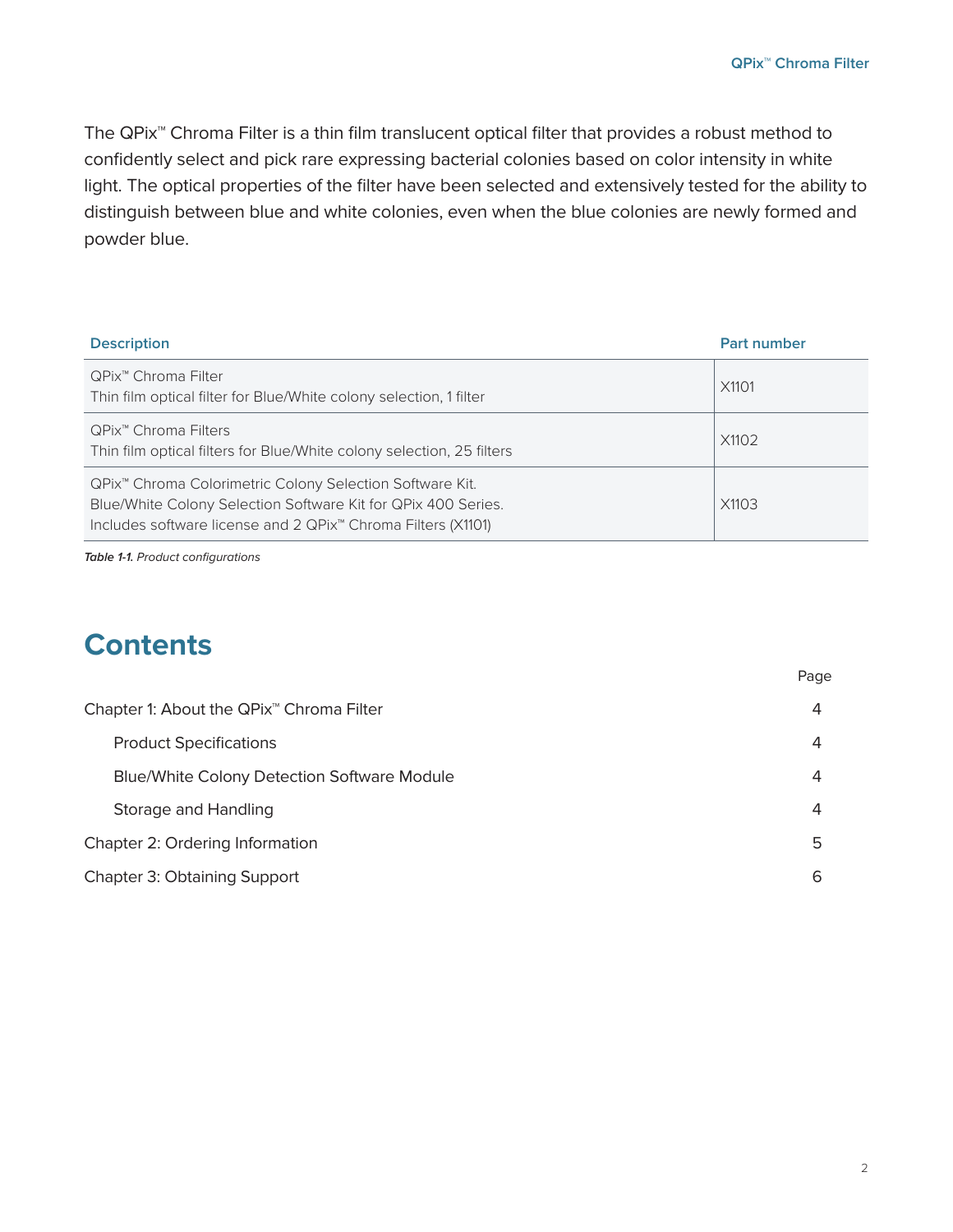This document is provided to customers who have purchased Molecular Devices equipment, software, reagents, and consumables to use in the operation of such Molecular Devices equipment, software, reagents, and consumables. This document is copyright protected and any reproduction of this document, in whole or any part, is strictly prohibited, except as Molecular Devices may authorize in writing.

Software that may be described in this document is furnished under a non-transferrable license. It is against the law to copy, modify, or distribute the software on any medium, except as specifically allowed in the license agreement. Furthermore, the license agreement may prohibit the software from being disassembled, reverse engineered, or decompiled for any purpose.

Portions of this document may make reference to other manufacturers and/or their products, which may contain parts whose names are registered as trademarks and/or function as trademarks of their respective owners. Any such usage is intended only to designate those manufacturers' products as supplied by Molecular Devices for incorporation into its equipment and does not imply any right and/or license to use or permit others to use such manufacturers' and/or their product names as trademarks.

Each product is shipped with documentation stating specifications and other technical information. Molecular Devices products are warranted to meet the stated specifications. Molecular Devices makes no other warranties or representations express or implied, including but not limited to, the fitness of this product for any particular purpose and assumes no responsibility or contingent liability, including indirect or consequential damages, for any use to which the purchaser may put the equipment described herein, or for any adverse circumstances arising therefrom. The sole obligation of Molecular Devices and the customer's sole remedy are limited to repair or replacement of the product in the event that the product fails to do as warranted.

#### **For research use only. Not for use in diagnostic procedures.**

The trademarks mentioned herein are the property of Molecular Devices, LLC or their respective owners. These trademarks may not be used in any type of promotion or advertising without the prior written permission of Molecular Devices, LLC.

Patents: <http://www.moleculardevices.com/productpatents>

Product manufactured by Molecular Devices, LLC. 3860 N First Street, San Jose, California, United States of America 95134. Molecular Devices, LLC is ISO 9001 registered. © 2020 Molecular Devices, LLC. All rights reserved.

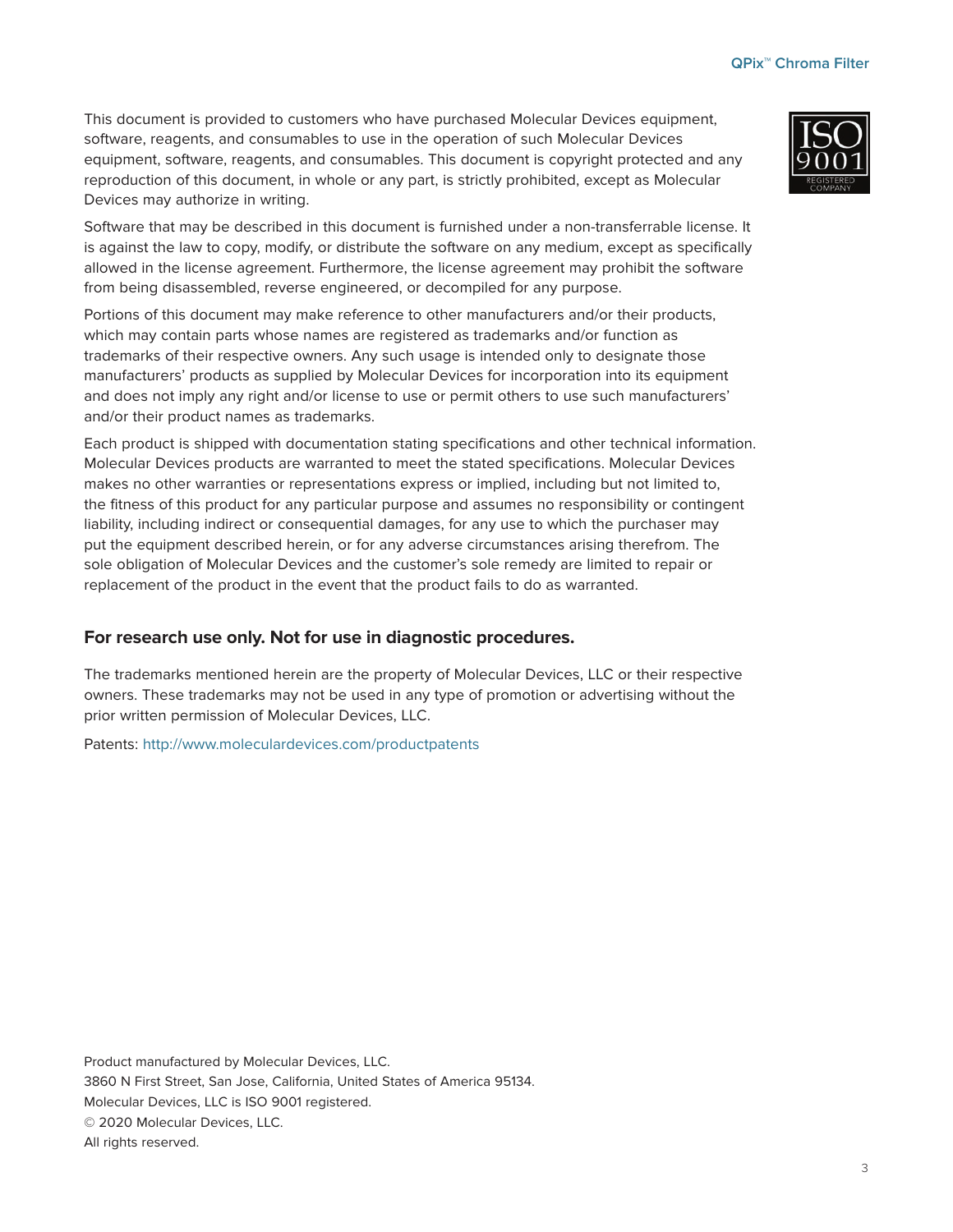# **Chapter 1: About the QPix™ Chroma Filter**

The QPix™ Chroma Filter is a thin film translucent optical filter that provides a robust method to confidently select and pick rare expressing bacterial colonies based on color intensity in white light. The optical properties of the filter have been selected and extensively tested for the ability to distinguish between blue or white colonies, even when the blue colonies are newly formed and powder blue.

The QPix™ Chroma Filter design has the same perimeter as either a source plate Qtray, or any of the adjustable holders containing source plate receptacles. The filter easily places on or removes from the imaging bed of the instrument to fit between the light source and specimen tray.The optical properties of the filter are selected and extensively tested for the ability to distinguish between blue and white colonies.

The QPix™ Chroma Filter only works in conjunction with the QPix Software version 2.0 or later, and QPix™ Chroma Colorimetric Colony Selection Software License: Blue/White Colony Selection Software License for QPix 400 Series.

#### Product Specifications

**Dimensions:** 23 cm x 23 cm

**Thickness:** 1 mm

**Assembly:** A heavy, black, bond, paper border frame around the filter acts as a handling stiffener and prevents light scattering.

**Note:** Due to inherent biological variations, some picked white colonies lose their insertions and might later be viewed to be blue. These effects are inherent to the biology and are not due to the picking or selection processes. When selecting the insertion methodology, take care to make sure that the desired results are achieved.

#### Blue/White Colony Detection Software Module

The QPix Software Version 2.0 offers both regular and regional picking for blue or white bacterial colonies only with the installation of the optional QPix<sup>™</sup> Chroma Colorimetric Colony Selection Software License: Blue/White Colony Selection Software License for QPix 400 Series.

When stepping through the Blue/White Picking process, the Test Image screen is where you visualize and select either blue or white colonies. The detection controls enable the manual or automatic selection of blue or white colonies. See the *QPix Colony Picking Software User Guide* for your instrument for more details.

### Storage and Handling

The QPix™ Chroma Filter ships at room temperature in a rigid envelope. The rigid envelope is also intended for filter storage when not in use. Carefully handle the filter, touching only the black frame of the filter.

To prevent formation of slight creases and dents in the film, which can cause distortions in the optical path, store the filters in the rigid envelopes when not in use.

The filter is validated for up to ten use cycles with proper handling. To log the number of filter uses, place a mark in a usage tracking check box provided on the frame edge of the filter.

Using a soft, lint-free cloth, gently clean the filter with ethyl or isopropyl alcohol, as needed. It can also be sterilized under the QPix UV sterilization cycle.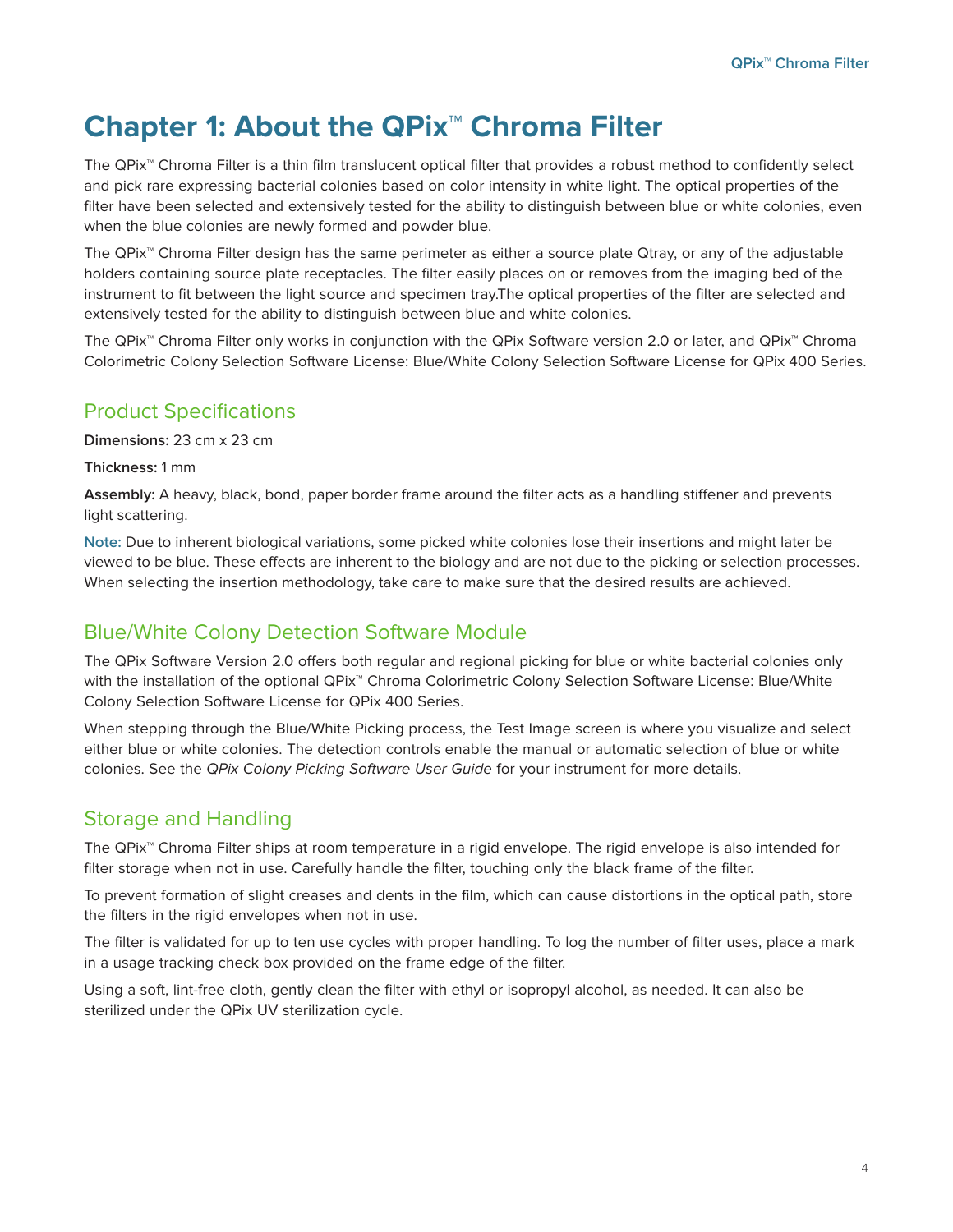# **Chapter 2: Ordering Information**

The following software and consumable are recommended to operate the QPix instrument with Software Version 2.0 or later.

| <b>Description</b>                                                                                                                                                                                                                             | Part number |
|------------------------------------------------------------------------------------------------------------------------------------------------------------------------------------------------------------------------------------------------|-------------|
| <b>Software</b>                                                                                                                                                                                                                                |             |
| QPix <sup>™</sup> Chroma Colorimetric Colony Selection Software License. Blue/White Colony Selection Software<br>License for QPix 420, 450 or 460 Colony Picking Systems                                                                       | SL9400-A06  |
| Zone of Inhibition Detection Software License for QPix 420, 450 or 460 Colony Picking Systems                                                                                                                                                  | SL9400-A07  |
| QPix 420 Software Version 2.0 Upgrade                                                                                                                                                                                                          | SL9400-A08  |
| QPix 450/460 Software Version 2.0 Upgrade                                                                                                                                                                                                      | SL9400-A09  |
| <b>Consumables</b>                                                                                                                                                                                                                             |             |
| QPix <sup>™</sup> Chroma Filter, thin film optical filter for Blue/White colony selection, qty 1                                                                                                                                               | X1101       |
| QPix <sup>™</sup> Chroma Filter, thin film optical filter for Blue/White colony selection, qty 25                                                                                                                                              | X1102       |
| QPix <sup>™</sup> Chroma Colorimetric Colony Selection Software Kit.<br>Blue/White Colony Selection Software Kit for QPix 420, 450 or 460 Colony Picking Systems.<br>Includes software license and 2 QPix <sup>™</sup> Chroma Filters (X1101). | X1103       |
| 1 Way Adjustable Petri Dish Holder<br>Plate diameter compatibility: 138 mm to 141 mm                                                                                                                                                           | X9401       |
| 2 Way Adjustable Microplate Holder<br>Plate diameter compatibility: Any ANSI/SLAS 1-2004 microplates                                                                                                                                           | X9402       |
| 4 Way Adjustable Petri Dish Holder<br>Plate diameter compatibility: 97 mm to 100.5 mm                                                                                                                                                          | X9403       |
| 5 Way Adjustable Petri Dish Holder<br>Plate diameter compatibility: 87 mm to 90.5 mm                                                                                                                                                           | X9404       |

*Table 2-1. Available products*



For more information about QPix™ instruments and accessories visit: [www.moleculardevices.com/qpix-sw2.0](http://www.moleculardevices.com/qpix-sw2.0)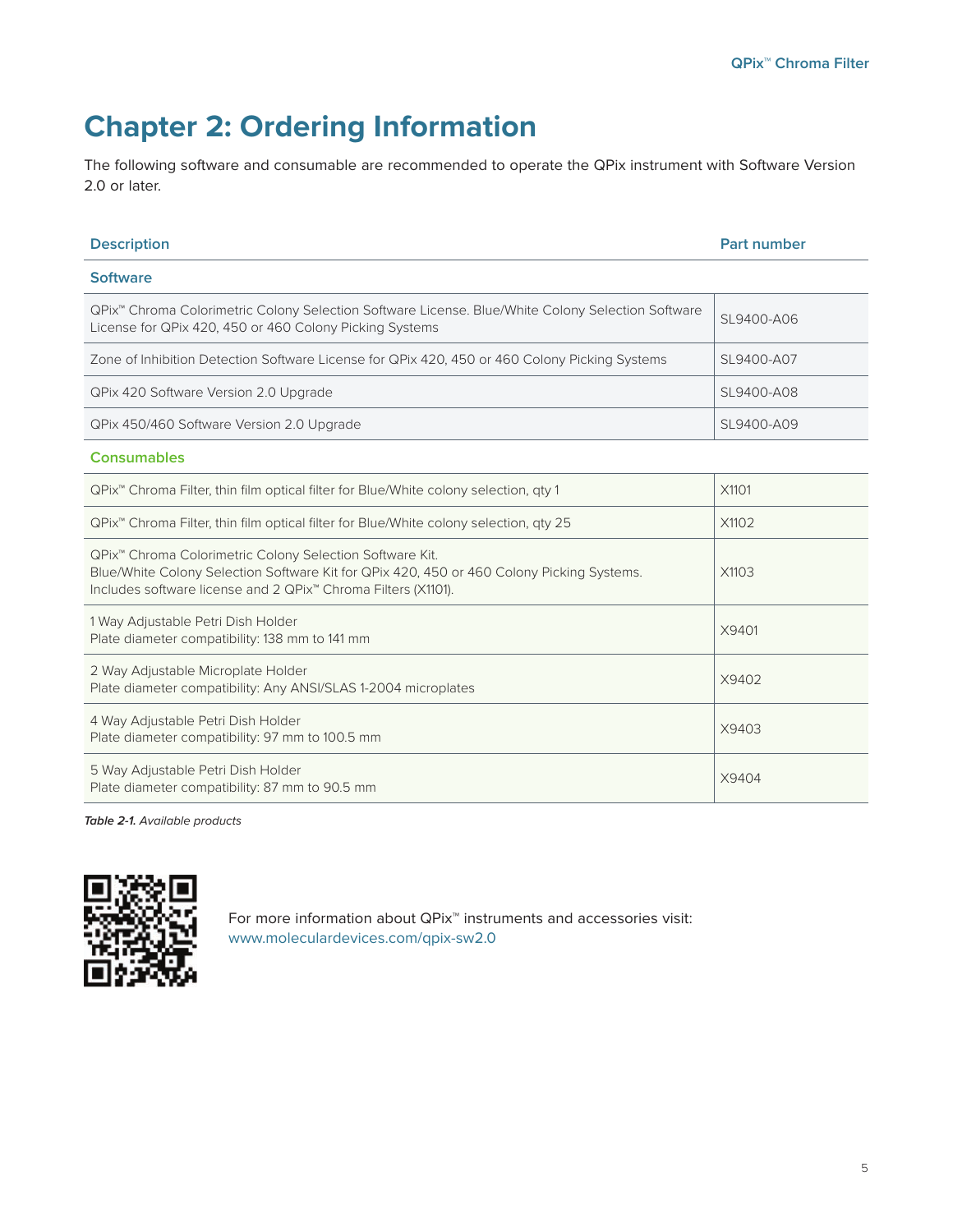# **Chapter 3: Obtaining Support**

Molecular Devices is a leading worldwide manufacturer and distributor of analytical instrumentation, software and reagents. We are committed to the quality of our products and to fully supporting our customers with the highest possible level of technical service.

Our support web site, [www.moleculardevices.com/support,](http://www.moleculardevices.com/support) has a link to the Knowledge Base with technical notes, software upgrades, safety data sheets, and other resources. If you do not find the answers you are seeking, follow the links to the Technical Support Service Request Form to send an email message to a pool of technical support representatives.

You can contact your local representative or contact Molecular Devices Technical Support by telephone at 800-635-5577 (U.S. only) or +1 408-747-1700. In Europe call +44 (0) 118 944 8000.

Please have the product name, part number, and lot number available when you call.